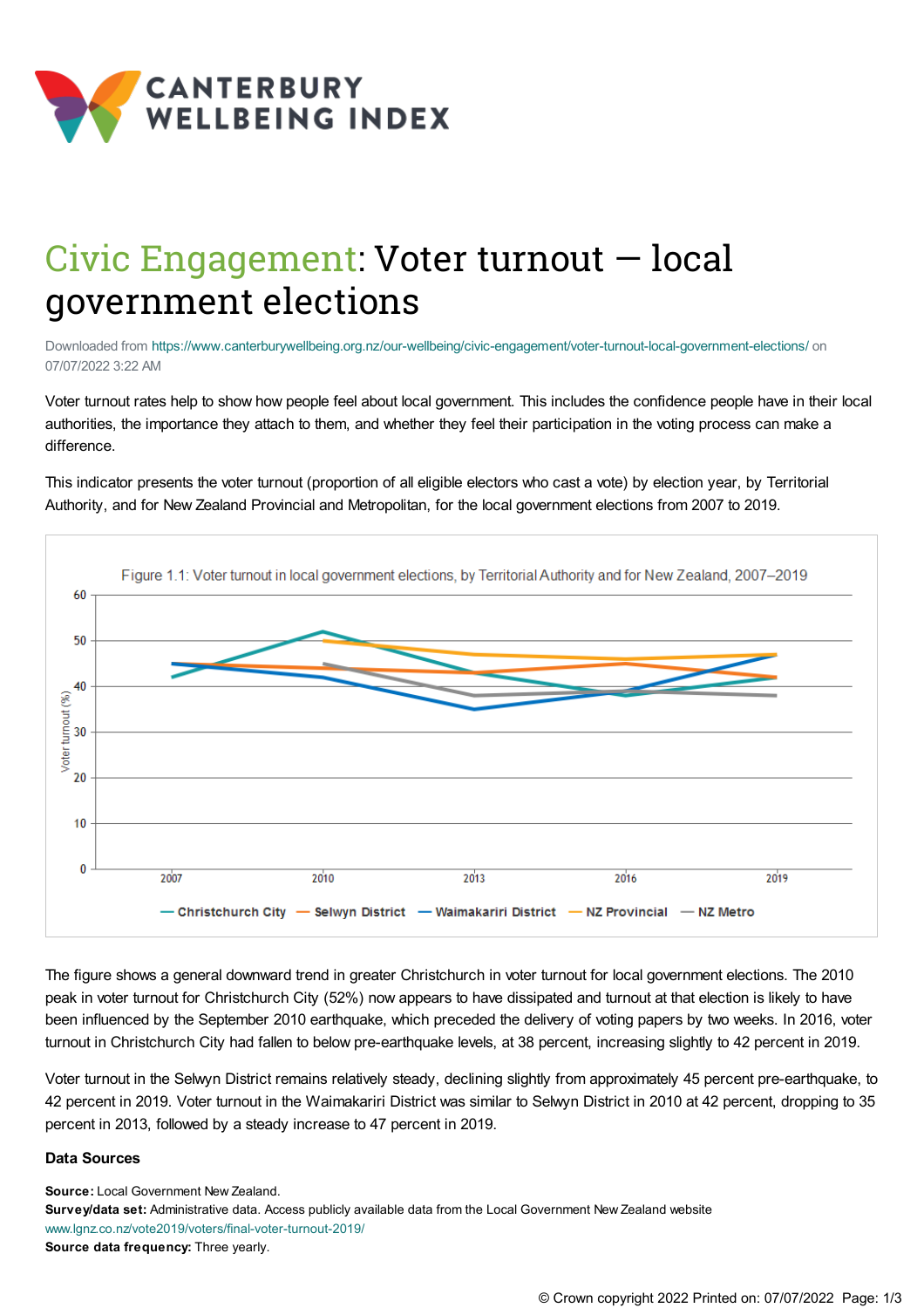Metadata for this indicator is available at [https://www.canterburywellbeing.org.nz/our-wellbeing/index-data](https://www.canterburywellbeing.org.nz/our-wellbeing/site-information/index-data)